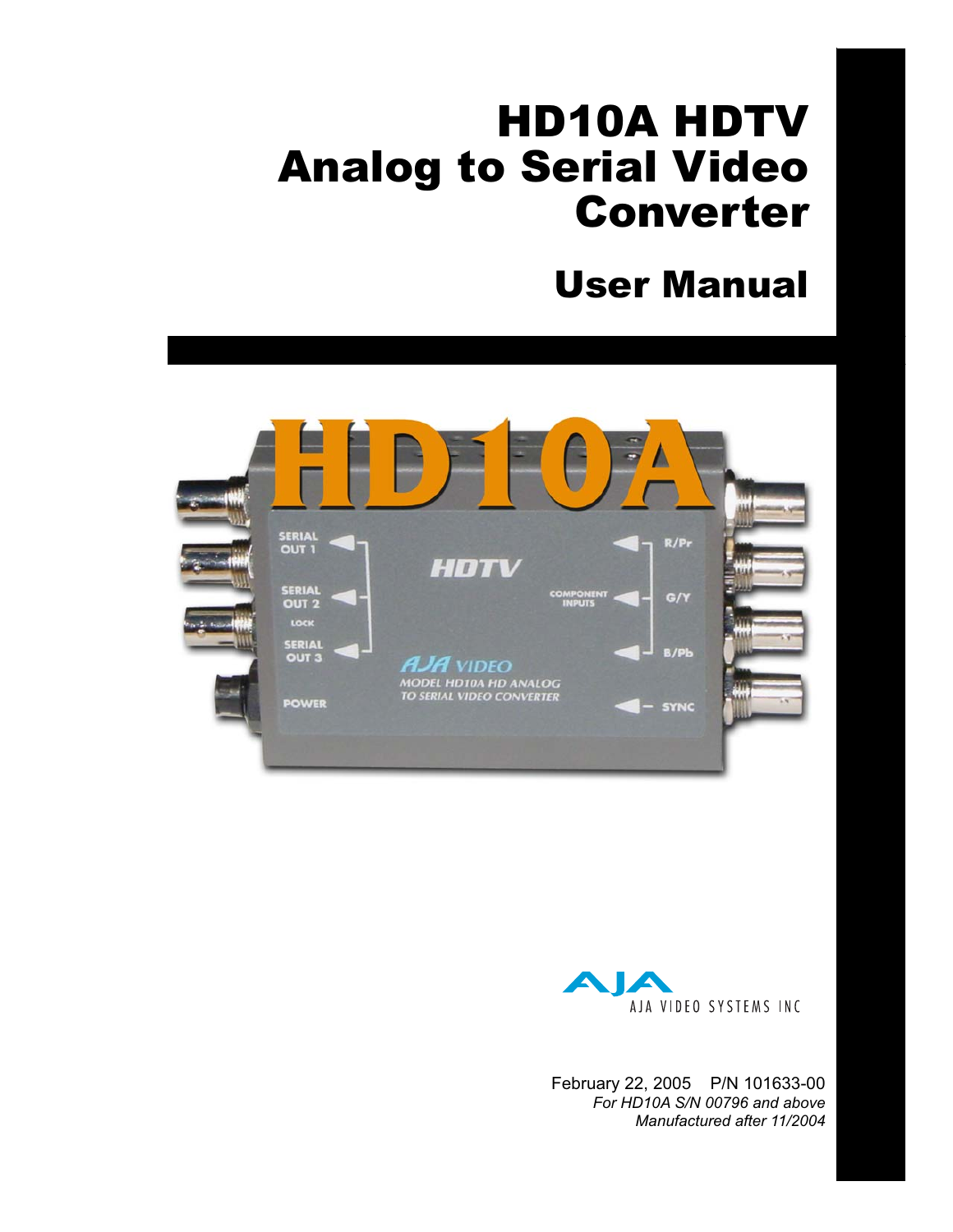

## **Trademarks**

AJA, Io, and Kona are trademarks of AJA Video, Inc. All other trademarks are the property of their respective holders.

## **Notice**

Copyright © 2004/2005 AJA Video, Inc. All rights reserved. All information in this manual is subject to change without notice. No part of the document may be reproduced or transmitted in any form, or by any means, electronic or mechanical, including photocopying or recording, without the express written permission of AJA Inc.

#### **FCC Emission Information**

This equipment has been tested and found to comply with the limits for a Class A digital device, pursuant to Part 15 of the FCC Rules. These limits are designed to provide reasonable protection against harmful interference when the equipment is operated in a commercial environment. This equipment generates, uses and can radiate radio frequency energy and, if not installed and used in accordance with the instruction manual, may cause harmful interference to radio communications. Operation of this equipment in a residential area is likely to cause harmful interference in which case the user will be required to correct the interference at his own expense. Changes or modifications not expressly approved by AJA Video can effect emission compliance and could void the user's authority to operate this equipment.

## **Contacting Support**

To contact AJA Video for sales or support, use any of the following methods:

443 Crown Point Circle, Grass Valley, CA. 95945 USA

Telephone: +1.800.251.4224 or +1.530.274.2048 Fax: +1.530.274.9442

Web: http://www.aja.com Support Email: support@aja.com Sales Email: sales@aja.com

When calling for support, have all information on the product (serial number etc.) at hand prior to calling.

## **Limited Warranty**

AJA Video warrants that this product will be free from defects in materials and workmanship for a period of five years from the date of purchase. If a product proves to be defective during this warranty period, AJA Video, at its option, will either repair the defective product without charge for parts and labor, or will provide a replacement in exchange for the defective product.

In order to obtain service under this warranty, you the Customer, must notify AJA Video of the defect before the expiration of the warranty period and make suitable arrangements for the performance of service. The Customer shall be responsible for packaging and shipping the defective product to a designated service center nominated by AJA Video, with shipping charges prepaid. AJA Video shall pay for the return of the product to the Customer if the shipment is to a location within the country in which the AJA Video service center is located. Customer shall be responsible for paying all shipping charges, insurance, duties, taxes, and any other charges for products returned to any other locations.

This warranty shall not apply to any defect, failure or damage caused by improper use or improper or inadequate maintenance and care. AJA Video shall not be obligated to furnish service under this warranty a) to repair damage resulting from attempts by personnel other than AJA Video representatives to install, repair or service the product, b) to repair<br>damage resulting from improper use or connection to incompatible equipment, c) to repair any damage or other products when the effect of such a modification or integration increases the time or difficulty of servicing the product.

THIS WARRANTY IS GIVEN BY AJA VIDEO IN LIEU OF ANY OTHER WARRANTIES, EXPRESS OR IMPLIED. AJA VIDEO AND ITS VENDORS DISCLAIM ANY IMPLIED WARRANTIES OF MERCHANTABILITY OR FITNESS FOR A PARTICULAR PURPOSE. AJA VIDEO'S RESPONSIBILITY TO REPAIR OR REPLACE DEFECTIVE PRODUCTS IS THE WHOLE AND EXCLUSIVE REMEDY PROVIDED TO THE CUSTOMER FOR ANY INDIRECT, SPECIAL, INCIDENTAL OR CONSEQUENTIAL DAMAGES IRRESPECTIVE OF WHETHER AJA VIDEO OR THE VENDOR HAS ADVANCE NOTICE OF THE POSSIBILITY OF SUCH DAMAGES.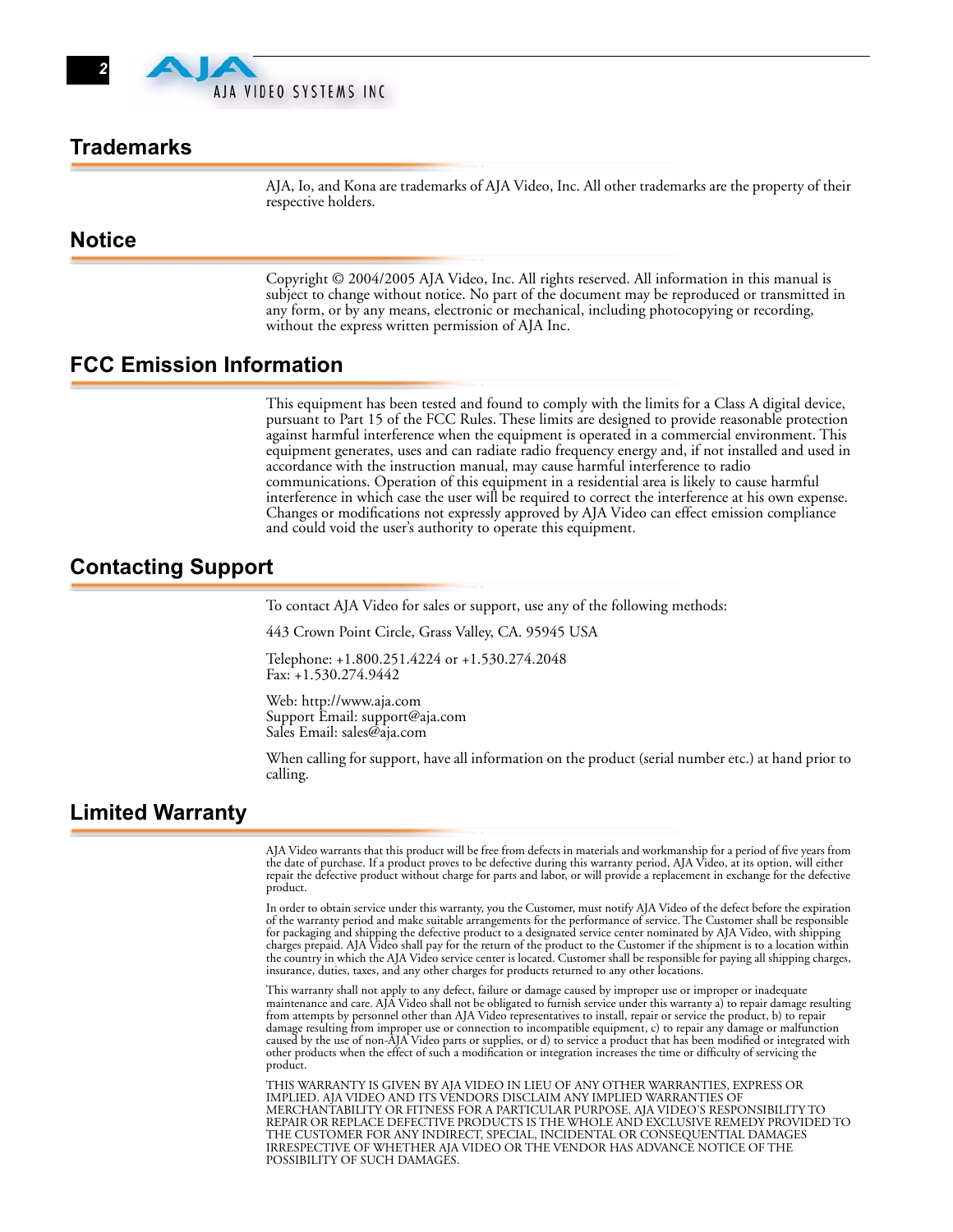## **Introduction**

The HD10A is a miniature, high-quality, 10-bit analog to digital converter for HDTV. A companion to the popular HD10C2 D/A converter, the HD10A can add an HD-SDI output to cameras, VTRs, or other analog-only high definition equipment. The HD10A accepts RGB or YPbPr analog HD and outputs three duplicate HD-SDI signals. It provides 1080/1035i, 1080p, and 720p with internal or external sync.

## **Features**

- High-Quality 10-bit HDTV A/D Conversion
- Full Bandwidth Component HD RGB or YPbPr Input
- Three HD-SDI Outputs
- Multi-Standard
- Internal or External Sync
- Optional 12V Power
- External DIP switch user interface for configuration
- Bi-level sync capable (internal jumper)

#### **Block Diagram**



*HD10A Analog Component to Serial Digital HD Converter, Block Diagram*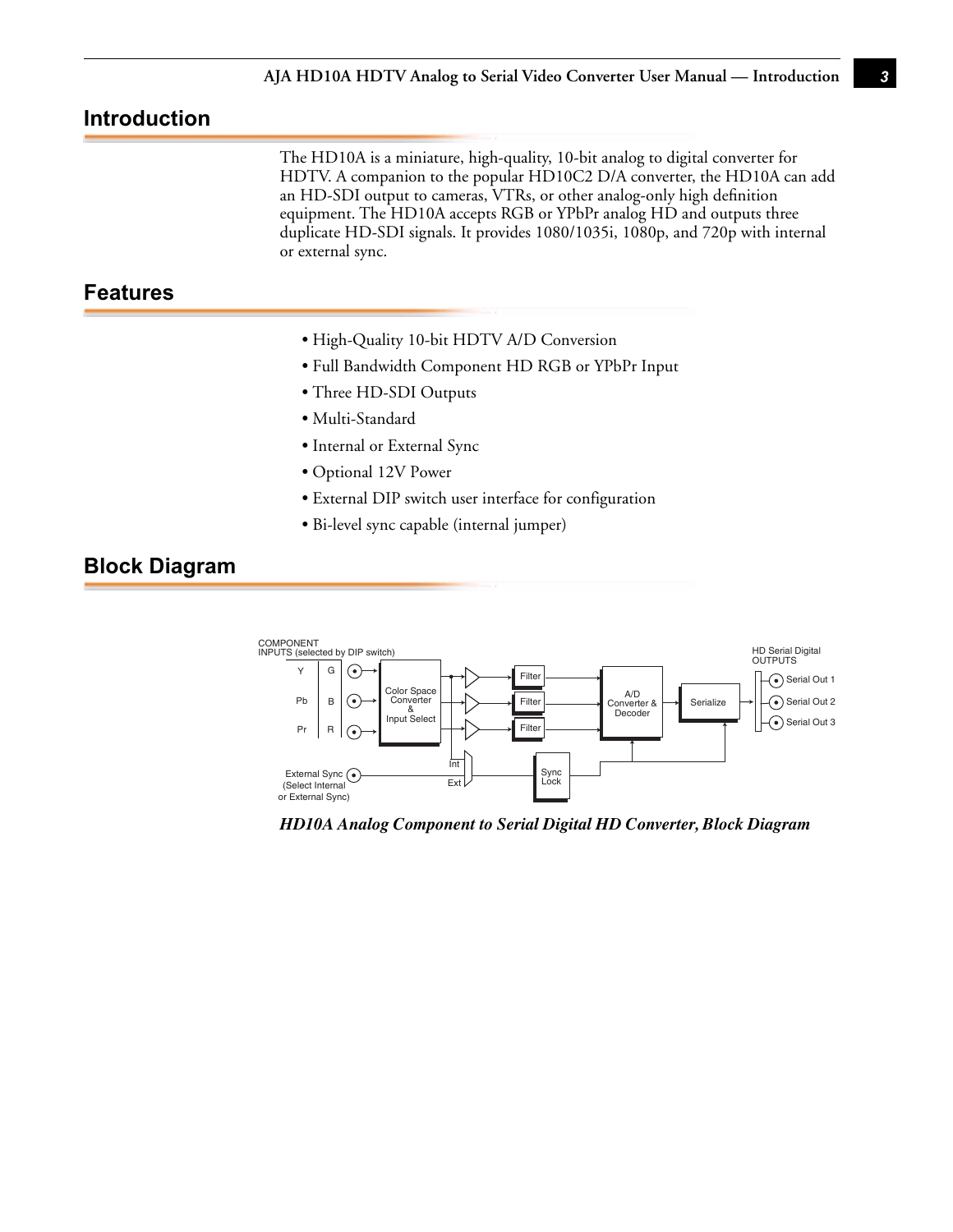

## **I/O Connections**



*HD10A, Side View*

## **User Controls**

The user interface for the HD10A is a 4-switch DIP accessible through a cut-out in the bottom of the unit. Use the DIP switches to configure inputs, vertical frame rate, and select internal or external Sync.

**Note:** The DIP switch functions have changed during the manufacture of the HD10A. Definitions presented in this manual apply only to units manufactured after November 2004 (serial numbers above 00796).



LEFT<**>>RIGHT** 

Switches 1 and 2 configure the input BNCs. Switch 3 selects Sync. The exact function of each DIP switch and what it controls is described on the following pages.

#### **Switch 1—Selects YPbPr or RGB Component Video from the 3 input BNCs**

| I FFT                                          | <b>RIGHT</b>                               |
|------------------------------------------------|--------------------------------------------|
| YPbPr:<br>Selects YPbPr format component input | RGB:<br>Selects RGB format component input |

#### **Switch 2—Select Vertical Framerate for the Component Inputs**

| I FFT                               | <b>RIGHT</b>                       |
|-------------------------------------|------------------------------------|
| 59.94:                              | 60:                                |
| Selects 59.94 or 23.98 Hz framerate | Selects 60, 25, or 24 Hz framerate |

: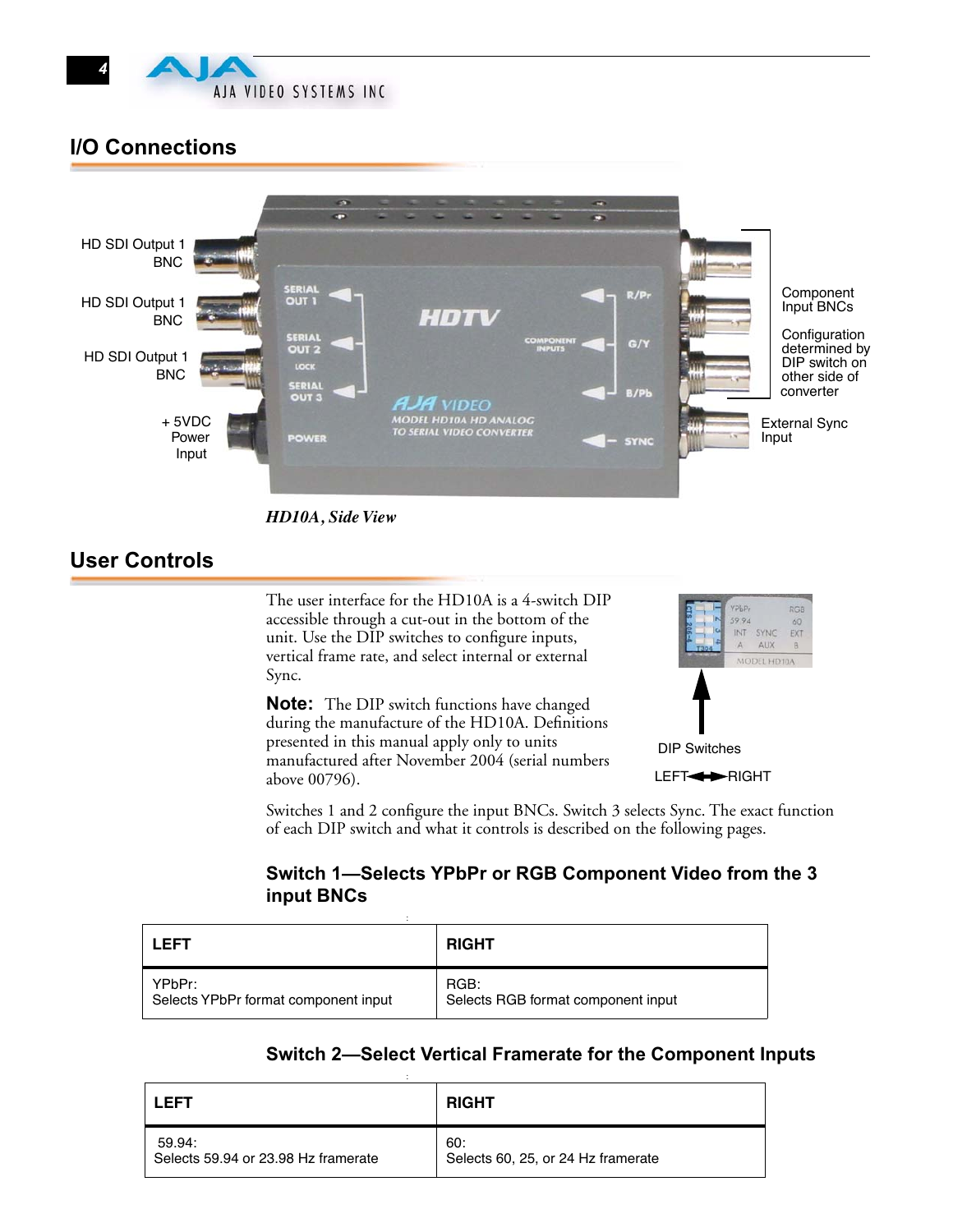#### **Switch 3—Select Internal/External Sync**

| <b>LEFT</b>           | <b>RIGHT</b>          |
|-----------------------|-----------------------|
| Selects Internal sync | Selects External sync |

## **Switch 4—Not Functional**

#### **Setting Internal Jumper for Bi-level or Tri-level Sync**

**1** factory to a default setting of Tri-level sync. To change this jumper setting, follow this There is an internal jumper used for selecting Bi-level or Tri-level. The jumper is set at the procedure:

- **1.** Remove the bottom converter cover by removing the screws securing it, and then sliding it off.
- **2.** Locate the jumper on the circuit card inside and change it to one of the settings shown in the diagram below:

#### *For Tri-level Sync (default):*



| For Bi-level Sync: |  |  |     |
|--------------------|--|--|-----|
|                    |  |  | J6A |
|                    |  |  | J6B |

## **Installation**

Typically, HD10A installation consists of the following:

- **1.** disconnect +5VDC from the convertor
- **2.** configure the DIP switch for the desired equipment configuration and video formats
- **3.** connect video equipment to the convertor BNCs
- **4.** apply +5VDC power to the converter (AJA power supply model DWP)

## **Specifications**

| Item                           | <b>Specification</b>                                                |
|--------------------------------|---------------------------------------------------------------------|
| Component Inputs               | YPbPr, RGB (SMPTE-274), 3 BNCs                                      |
| External Sync Input (optional) | If used, supplies Sync; if not used Sync is generated<br>internally |
| <b>HD Serial Outputs</b>       | <b>HD-SDI, SMPTE-292/296, 3 BNCs</b>                                |